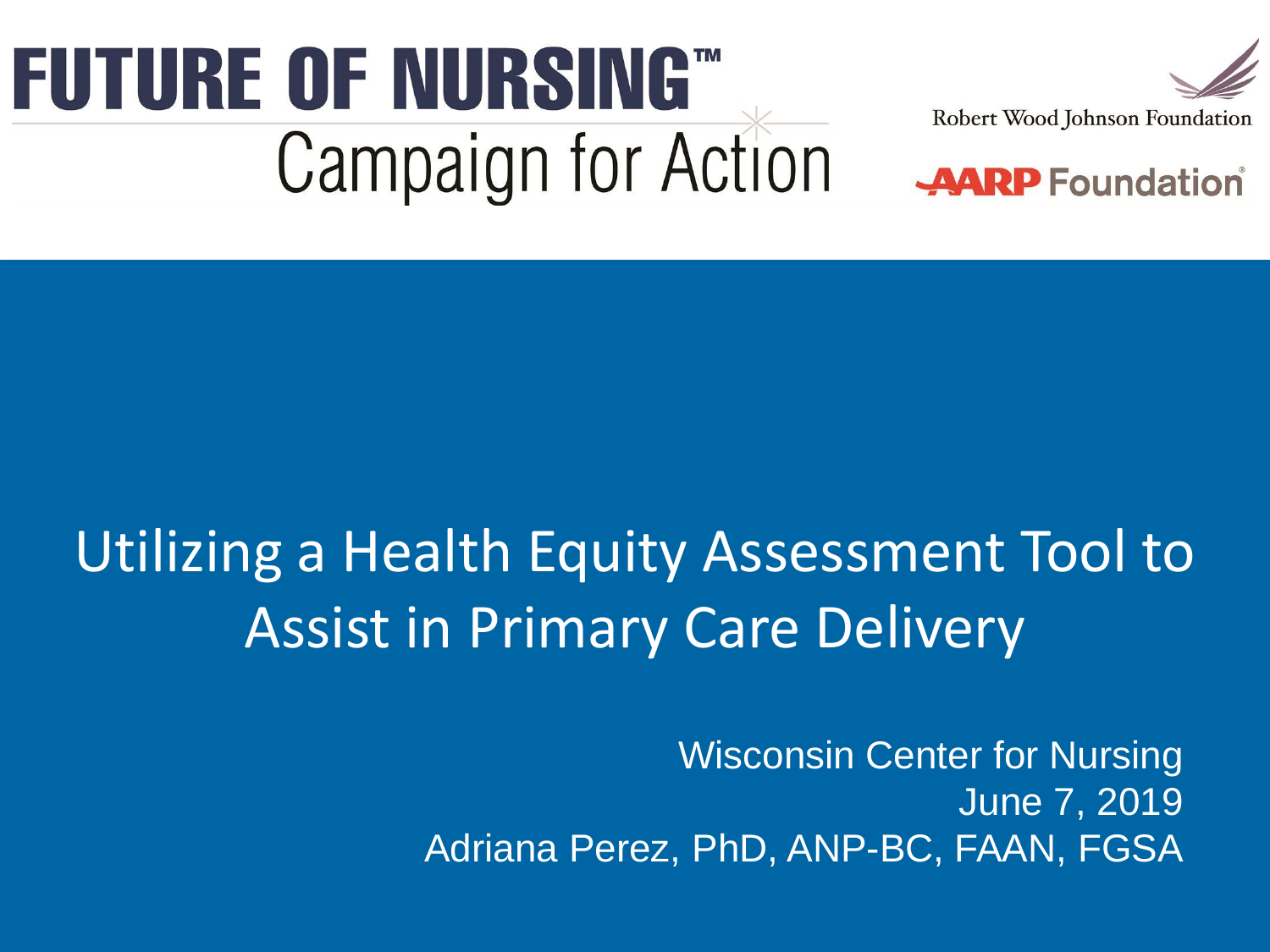#### **Perfectly Positioned: Galvanizing Nurses to FUTURE OF NURSING™** Campaign for Action **Address The Social Determinants Of Health**

- Social and economic factors —have a greater impact on health outcomes than does medical care a person receives, therefore, we need greater focus on health equity tools.
- Increased funding for initiatives that address social determinants of health.
- The [Robert Wood Johnson Foundation](https://www.rwjf.org/en/library/research/2017/05/what-is-health-equity-.html) (RWJF) committed itself in 2015 to a bold new vision:
	- To build a national **Culture of Health**, which provides everyone in America a fair and just opportunity for health and well-being.
- At nearly 4 million people strong, nurses are perfectly positioned to do just that—but need resources to address the social determinants of health.

Susan B. Hassmiller, PhD, RN, FAAN, 2019. *Health Affairs.*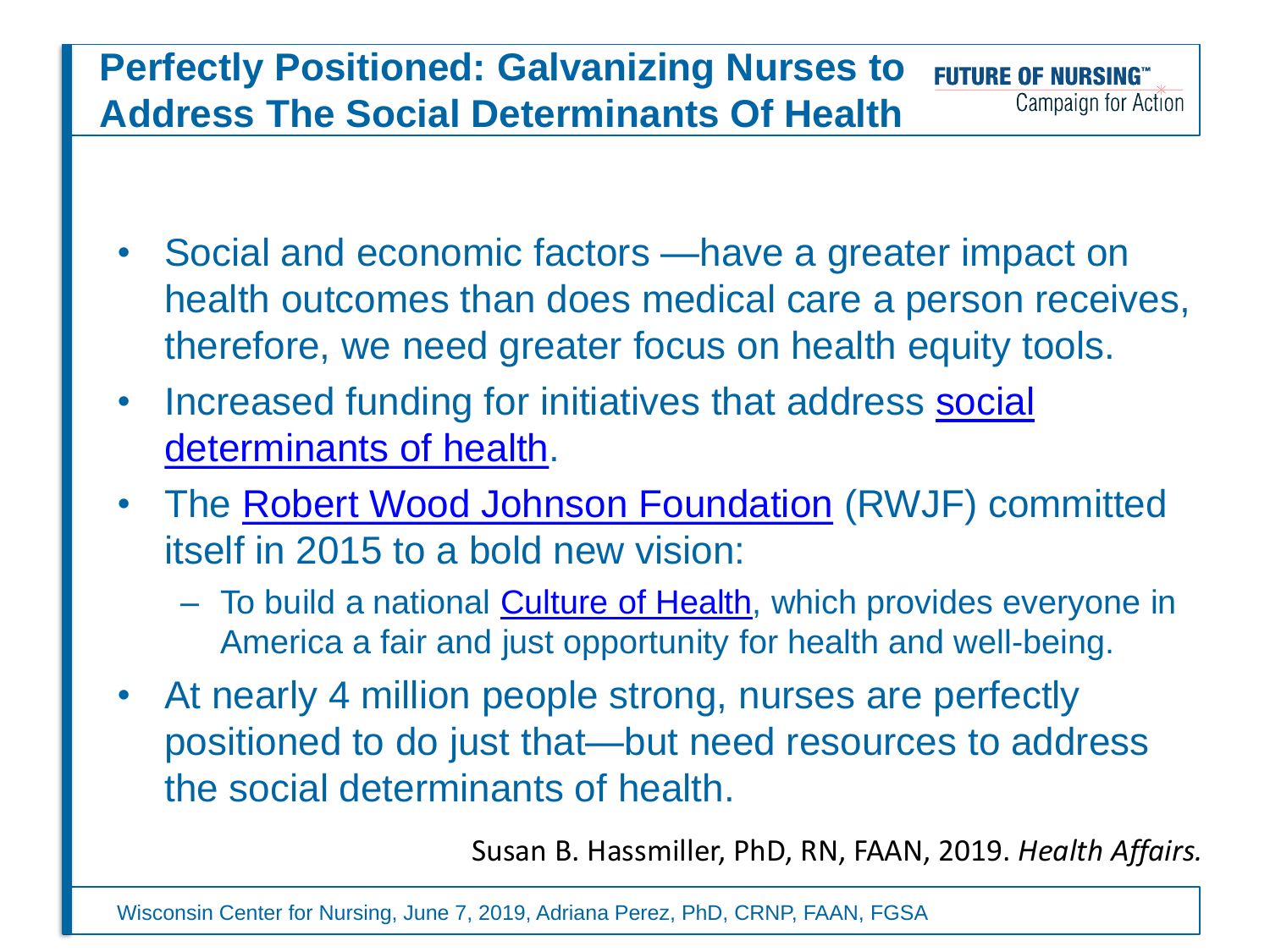### **The Future of Nursing 2020-2030**

- Commissioned by RWJF, a consensus study to be conducted by the National Academy of Medicine, to gain insights into how nurses are—and can be—change agents to achieve healthier communities.
- Planned for release at the end of 2020, the study will help guide nurses and institutions to work together on better understanding and addressing the social determinants of health and the unmet needs of individuals and communities.
- Nursing —can, and should be, called upon to address the important social and health inequities confronting the United States in the twenty-first century.

Susan B. Hassmiller, PhD, RN, FAAN, 2019. *Health Affairs.*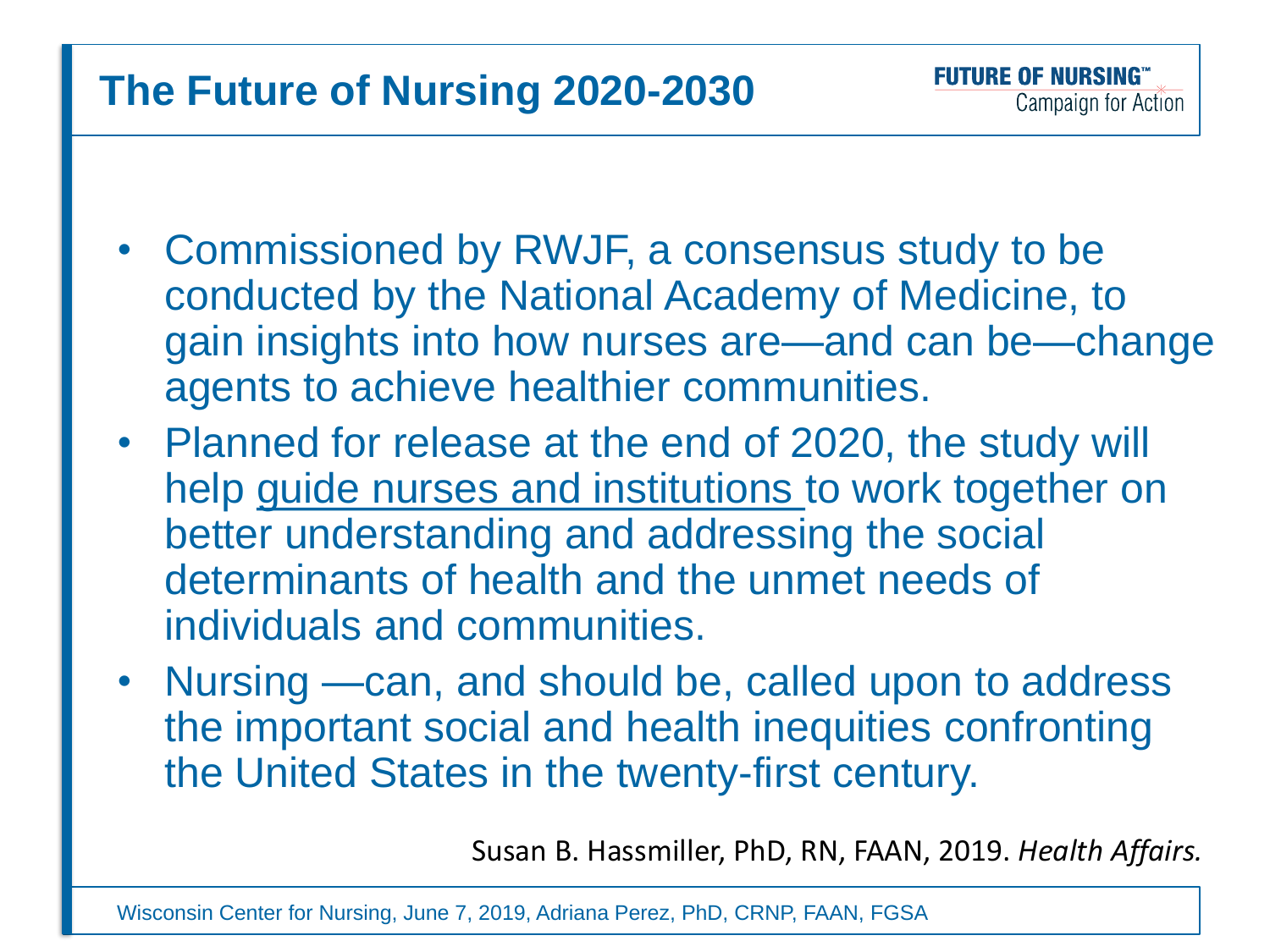#### **New and Emerging Roles**

- Nurses are taking on new and emerging roles.
- Health systems continue to experiment with ways to strengthen primary and preventive care and expand access to care, improve quality of care, and reduce costs.
- Nurses often [fill](https://publichealth.gwu.edu/sites/default/files/downloads/HPM/Activating%20Nursing%20To%20Address%20Unmet%20Needs%20In%20The%2021st%20Century.pdf) the care coordination and care transition roles [for hospitals, and coordinate car](https://ldi.upenn.edu/sites/default/files/pdf/inqri-ldi-brief-nursing.pdf)e for [accountable care organizations](https://innovation.cms.gov/initiatives/ACO/).
- Many nurses are already addressing the social determinants of health.

Susan B. Hassmiller, PhD, RN, FAAN, 2019. *Health Affairs.*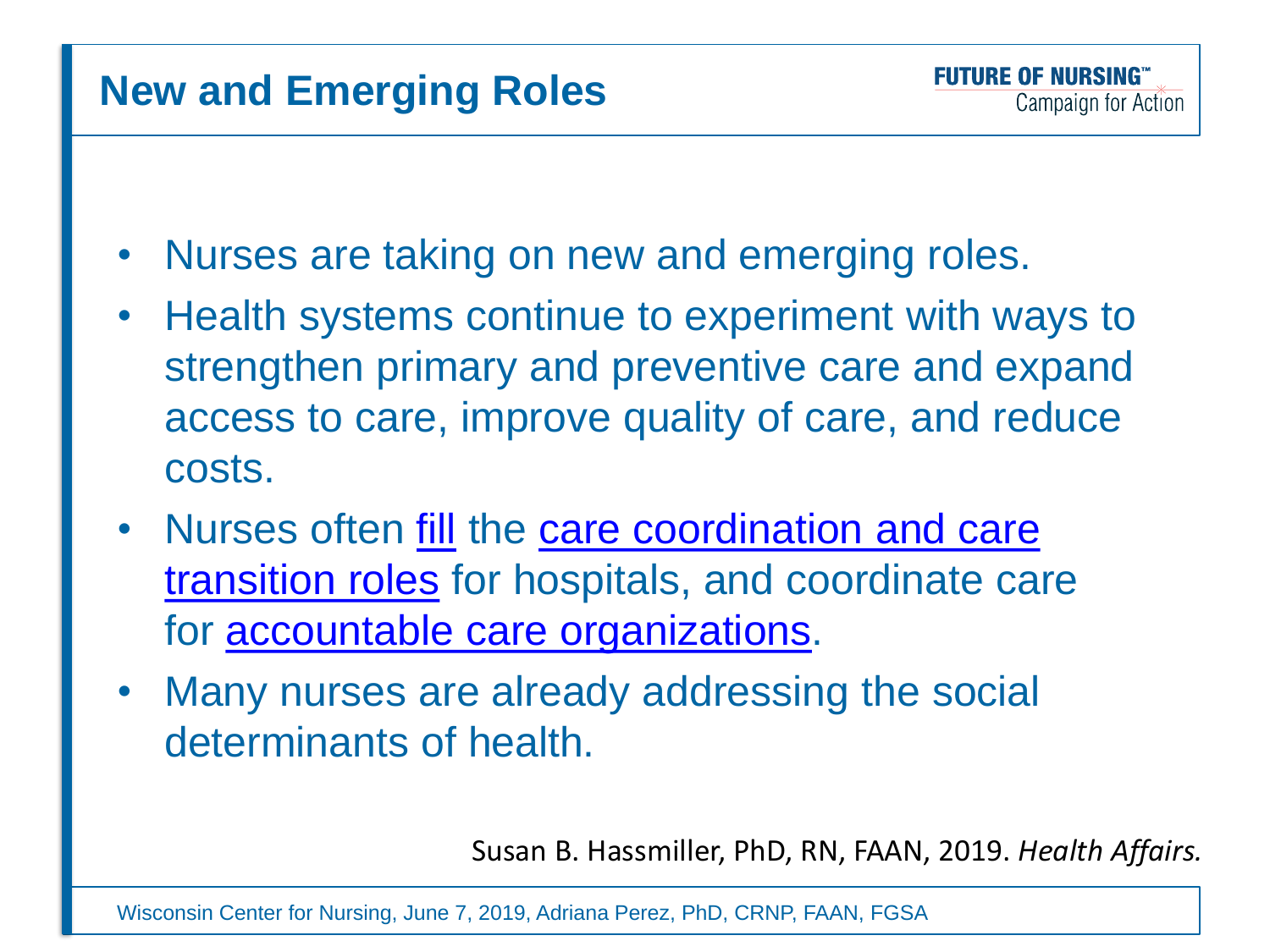## **Health Equity Toolkit**

- Table of Contents
	- Section 1: Overview and Purpose
	- Section 2: Assessing your Knowledge and Preparedness
		- Social Determinants of Health Assessment Survey
			- Adapted with permission from Drs. Janice Phillips and Angelique Richard, Rush University Medical Center Department of Nursing Administration
	- Section 3: Community Assessment
		- [CDC's Social Vulnerability Index](https://svi.cdc.gov/) (SVI)
		- **[County Health](http://www.countyhealthrankings.org/) Rankings**
		- **[City Health](https://med.nyu.edu/pophealth/city-health-dashboard) Dashboard**
		- **AARP's [Livability](https://livabilityindex.aarp.org/faqs#faq-1) Index**
		- **Identifying Community Strengths**
		- Planning Tools
	- Section 4: Resource Hub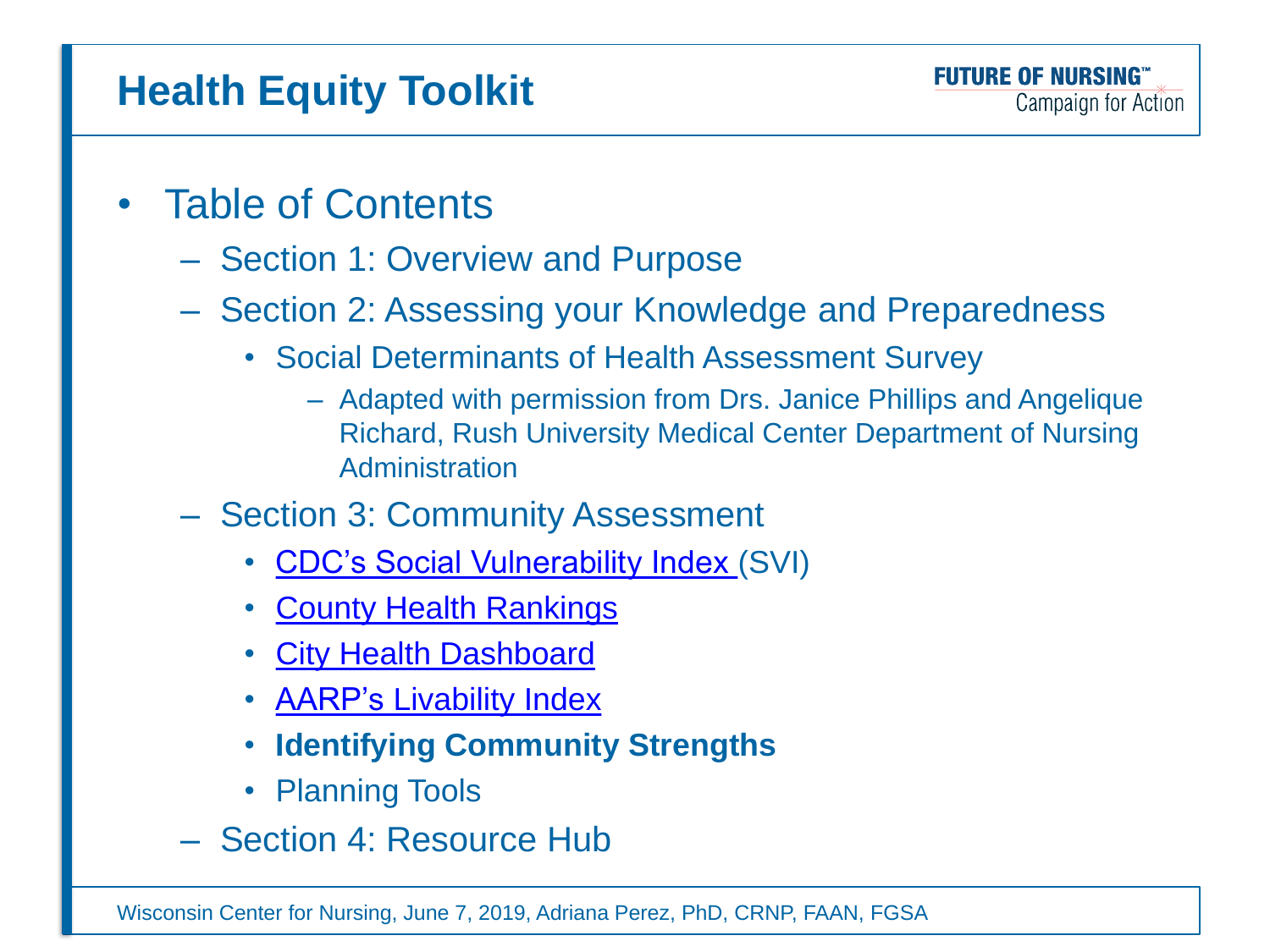#### Social Determinants of Health Assessment **Survey**

- Questions about you and your practice
- Knowledge Questions about Social Determinants of **Health**
- How confident are you in your ability to discuss the following Social Determinants of Health (social needs) with patients/community?
- How likely are you in your ability to discuss the following Social Determinants of Health (social needs) with patients/community?
- What are the major barriers that prevent you from addressing social determinants of health among your patients or community?
- Comments/Questions about resources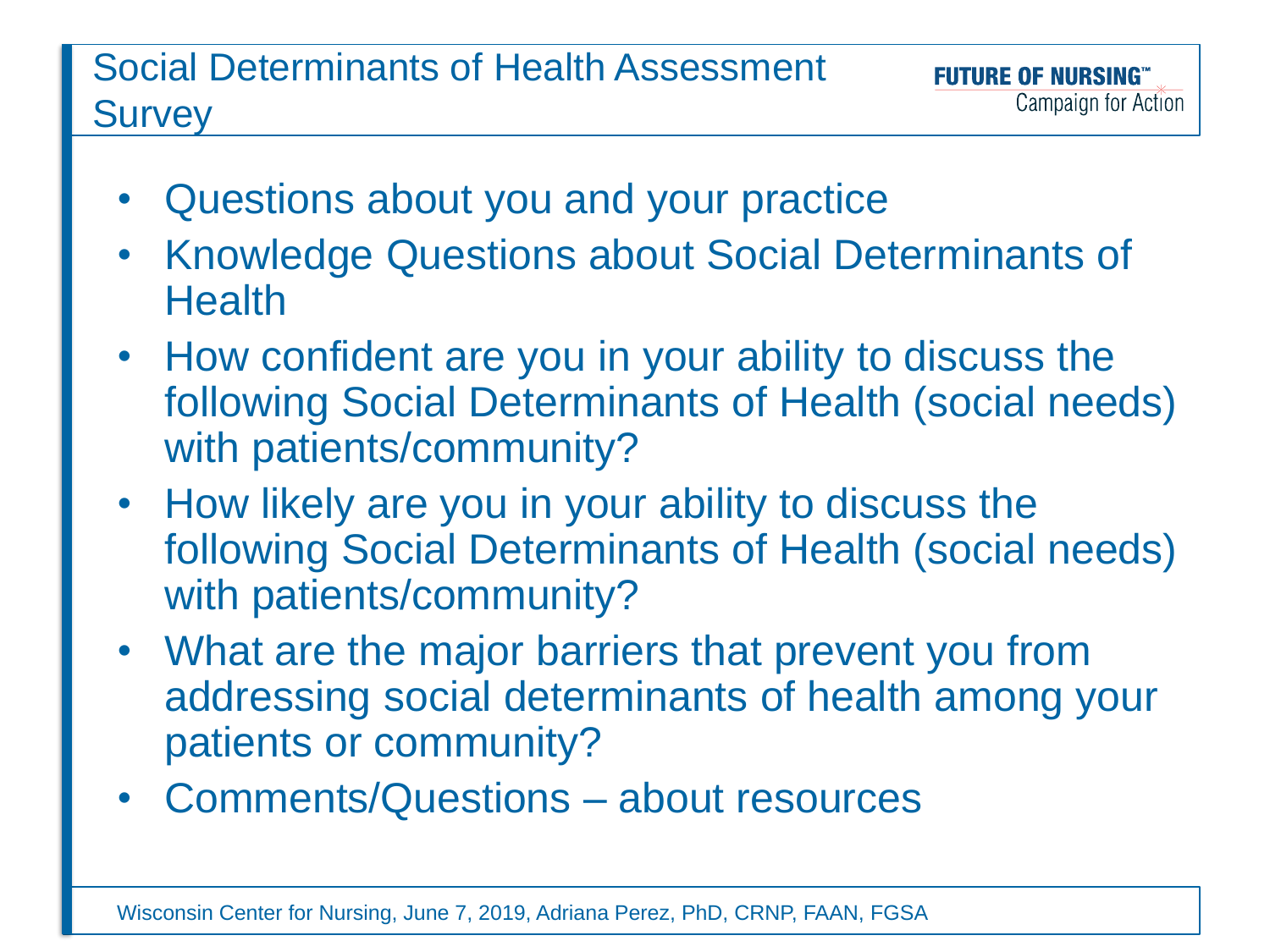